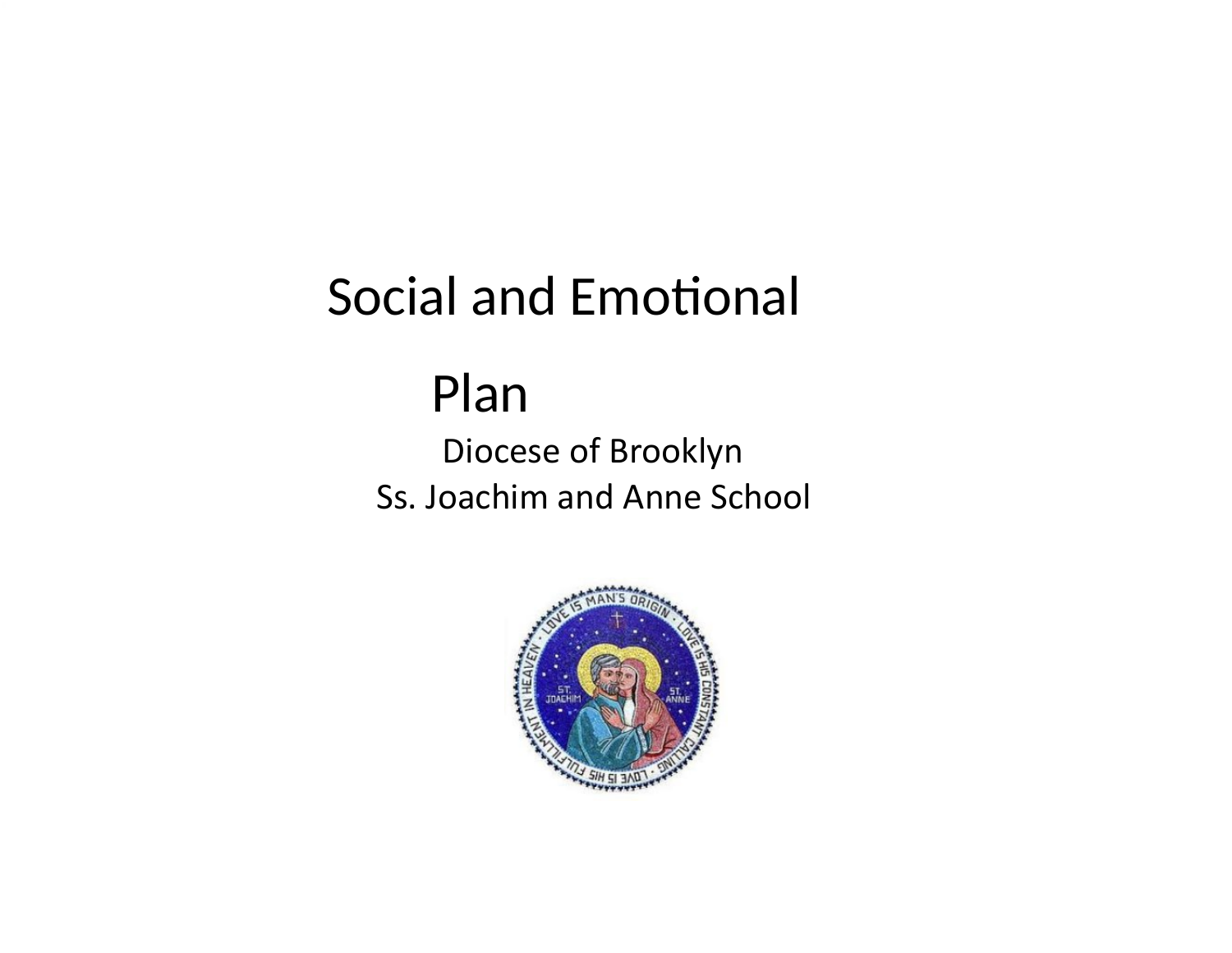#### Creating community and connecting withstudents in new school configurations

- Students who are attending school remotely will be able to attend welcome celebrations through livestreaming and Google Meets.
- Students who are attending face to face will be able to attend outside Masses with selected classes to maintain social distancing. (Sept., Oct. and November)
- Remote learners will attend Mass through Zoom.
- Electronic newsletters highlighting goals, inspirational messages and local and school information.
- Google classroom meetings with different classes.
- Recess with different classes using livestreaming and Google Meets.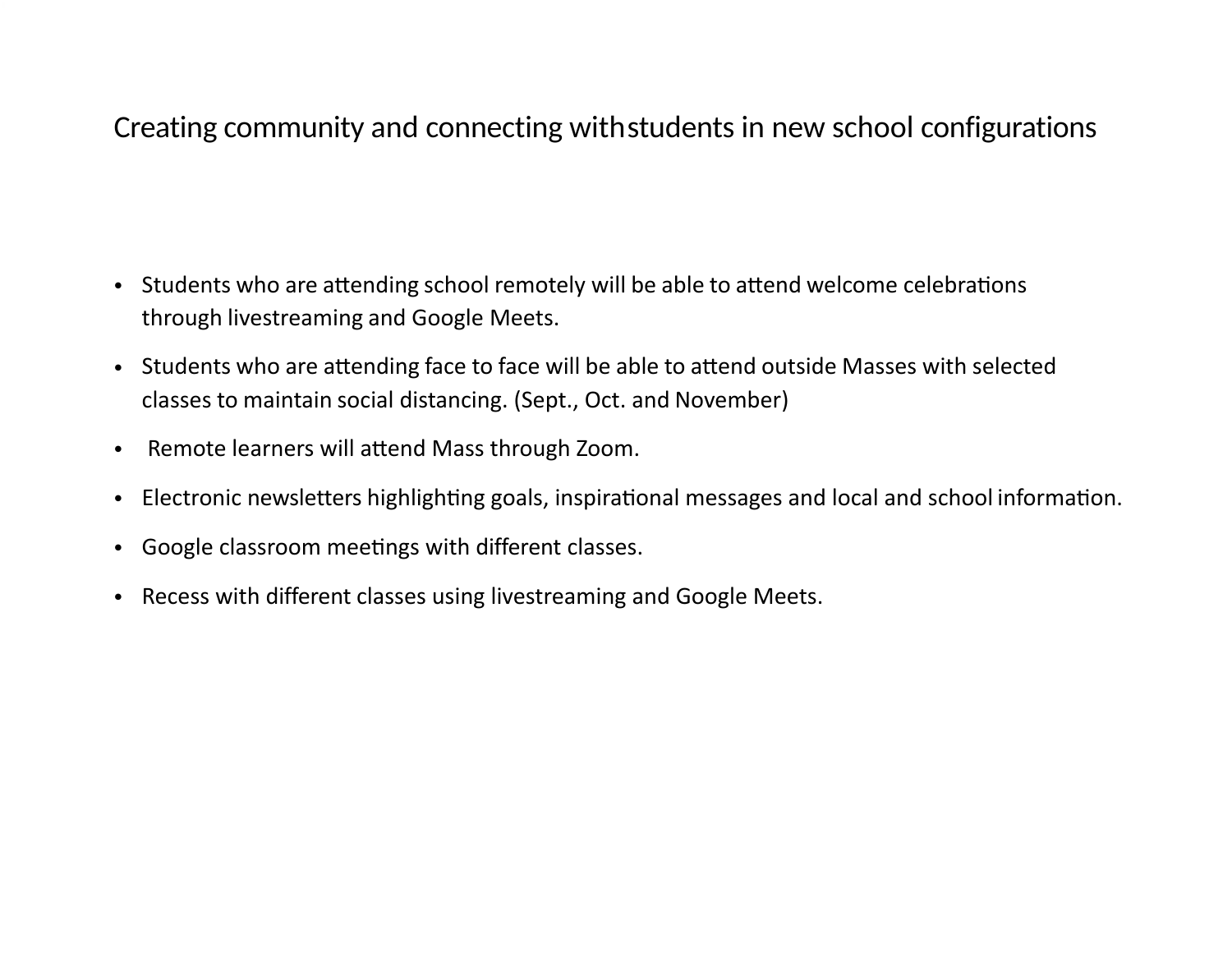Facilitating community and connection with faculty andstaff

- Constant Communication with Superintendent, District Superintendent andEPAC representatives.
- Weekly communication with District Superintendents. Weekly virtual Faculty Meetings.
- Principal and Secretary disseminates information to teachers and staff daily.
- Written follow up for meetings to provide clear goals and vision as we proceed each week.
- PDHP Counselors will provide referrals for: Post traumatic stress, healthemergencies, depression, anxiety and other health challenges.
- Spiritual Support for faculty and staff provided by Pastor, priests, Religious Deacons,etc.
- Faith based discussions.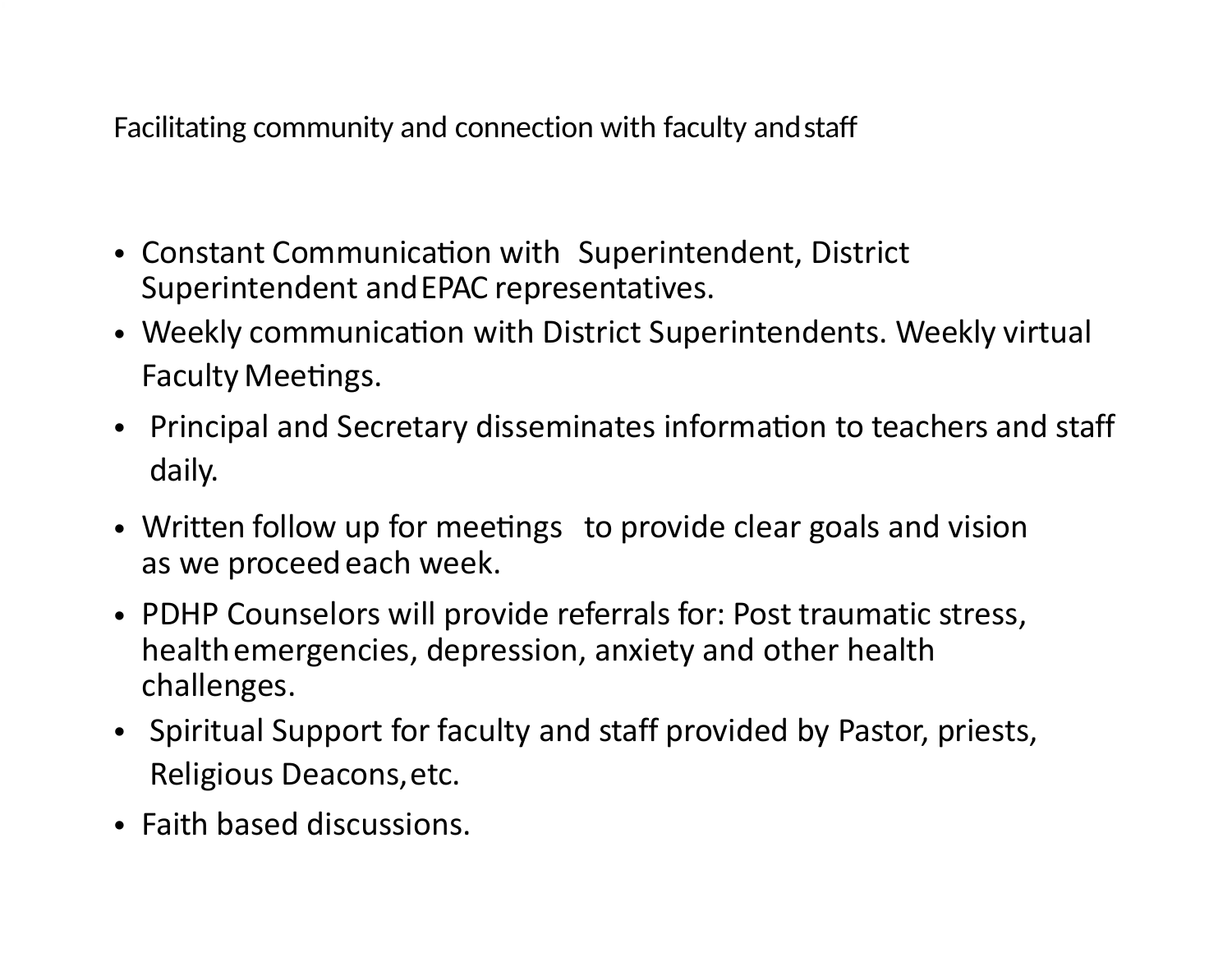S pi ri ri<br>t<br>u  $\mathbf t$  $\overline{u}$ al w<br>e bi n ar<br>s •R<br>e ci  $\mathsf{t}$ i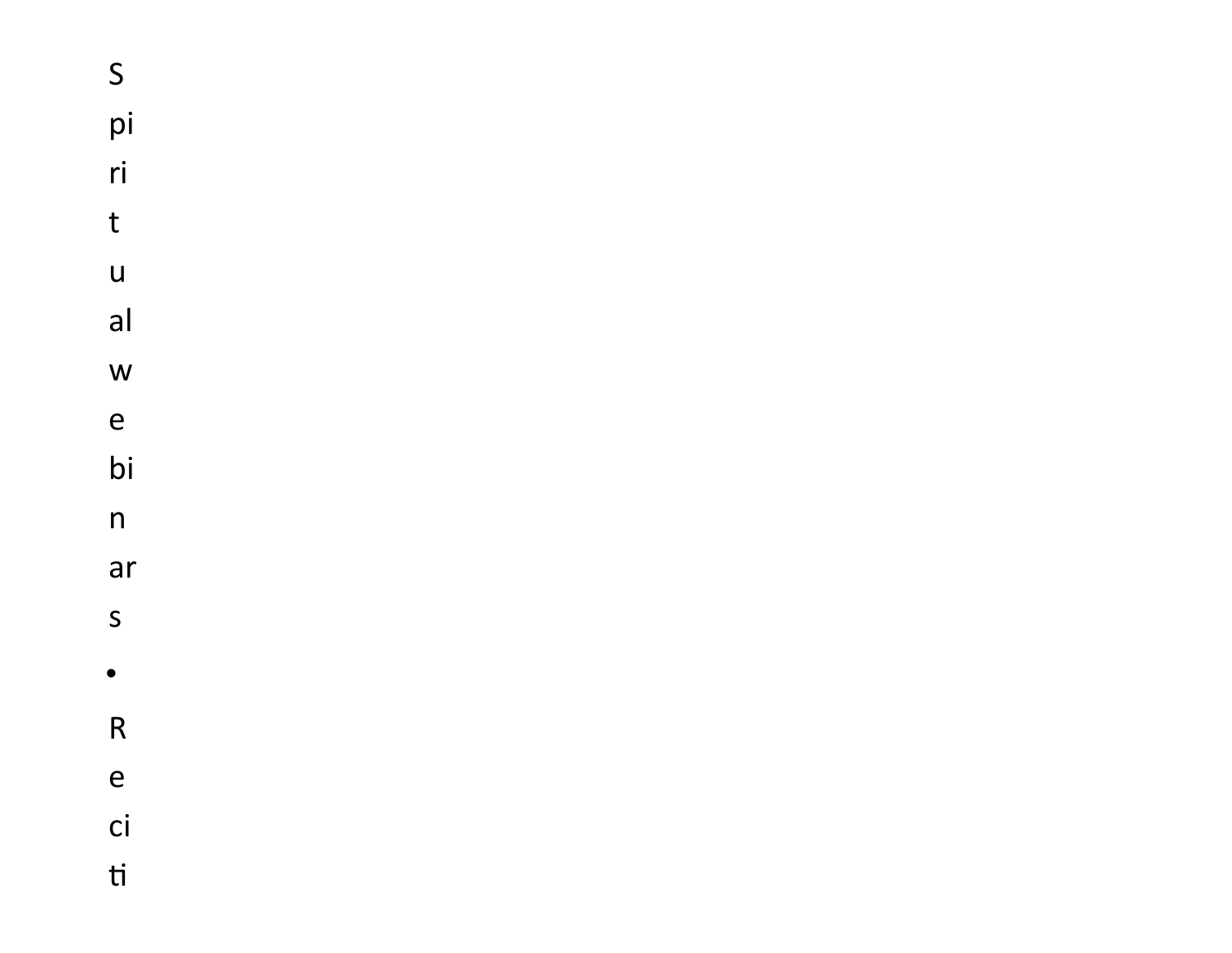| n  |  |  |  |
|----|--|--|--|
| g  |  |  |  |
| R  |  |  |  |
| O  |  |  |  |
| S  |  |  |  |
| a  |  |  |  |
| ry |  |  |  |

### **Onboarding students to orient to the new realities of the classroom and school**

- Principal, COVID 19 Leadership Team and entire faculty made consistent plans for the entire school
- Teachers meet through Zoom to implement the plans
- Rules are in place to adhere to the new realities of the classroom
- Students use Emotional Literacy and the mood meter to check in ontheir feelings.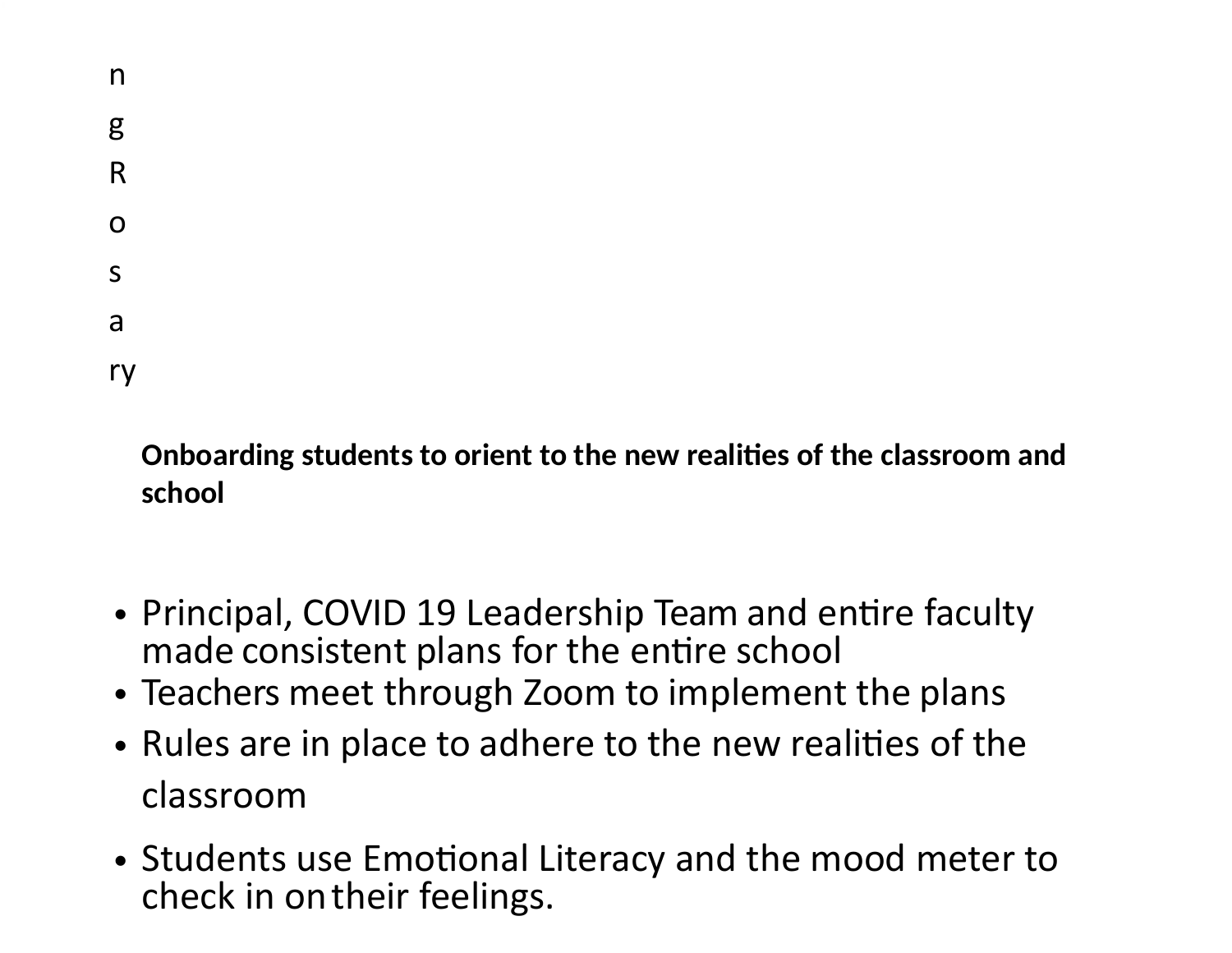- A welcome back video is made by Pastor, Principal and Teachers.
- Robo calls made assuring families of safety measures taken
- Implement Support Students Exposed to Trauma (SSET)
- SSET provides lessons on anxiety, withdrawal, isolation, depression, impulsive behavior.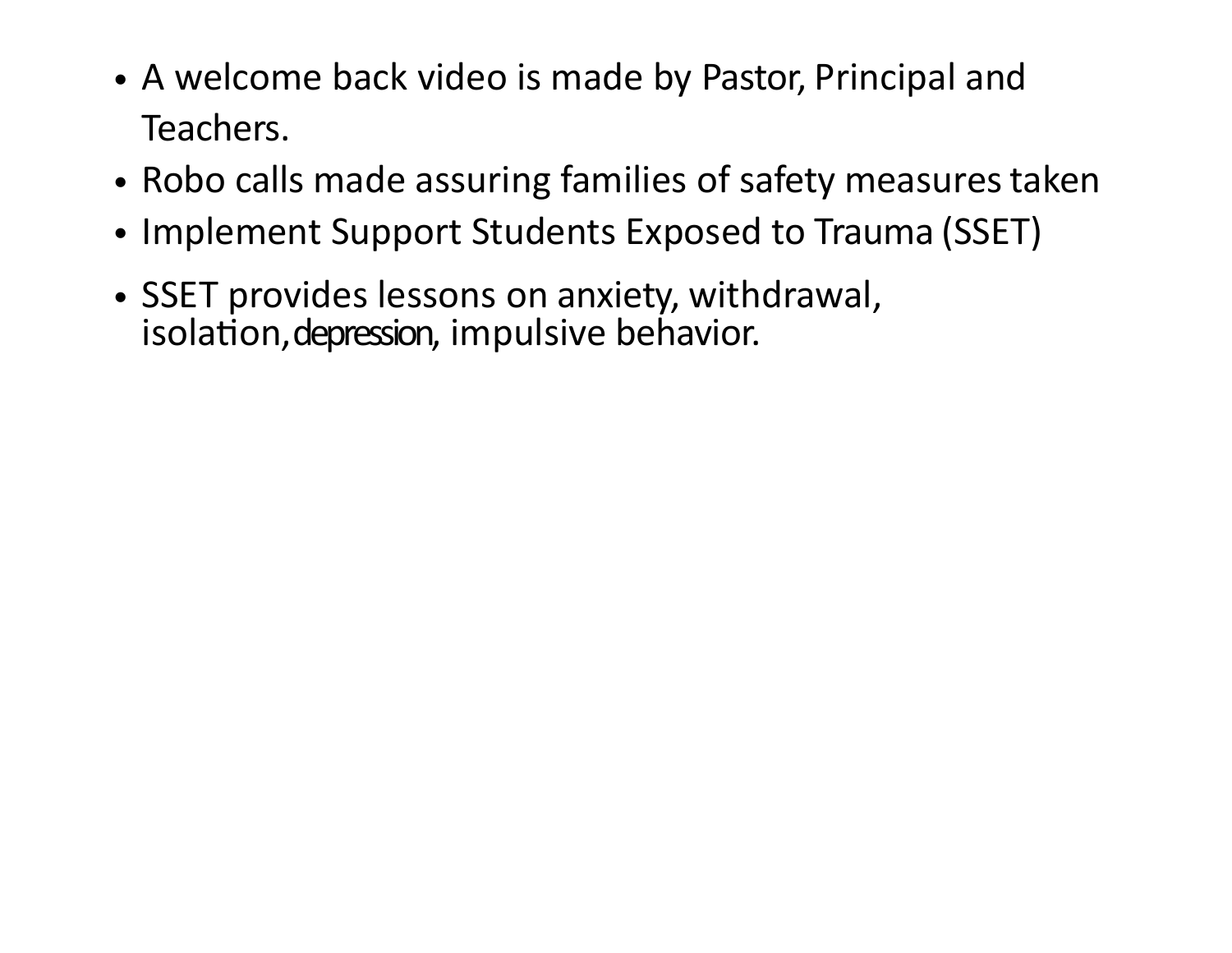Developing a differentiated on-boarding plan for students that are new to the school (transfer students)

- New students buddy with other students through Google Meets
- Parent will meet other parents with Zoom
- Highlight events on website and Option C to ensure communication
- Classroom meetings with shared experiences
- Virtual meetings with stakeholders to ensure positive thinking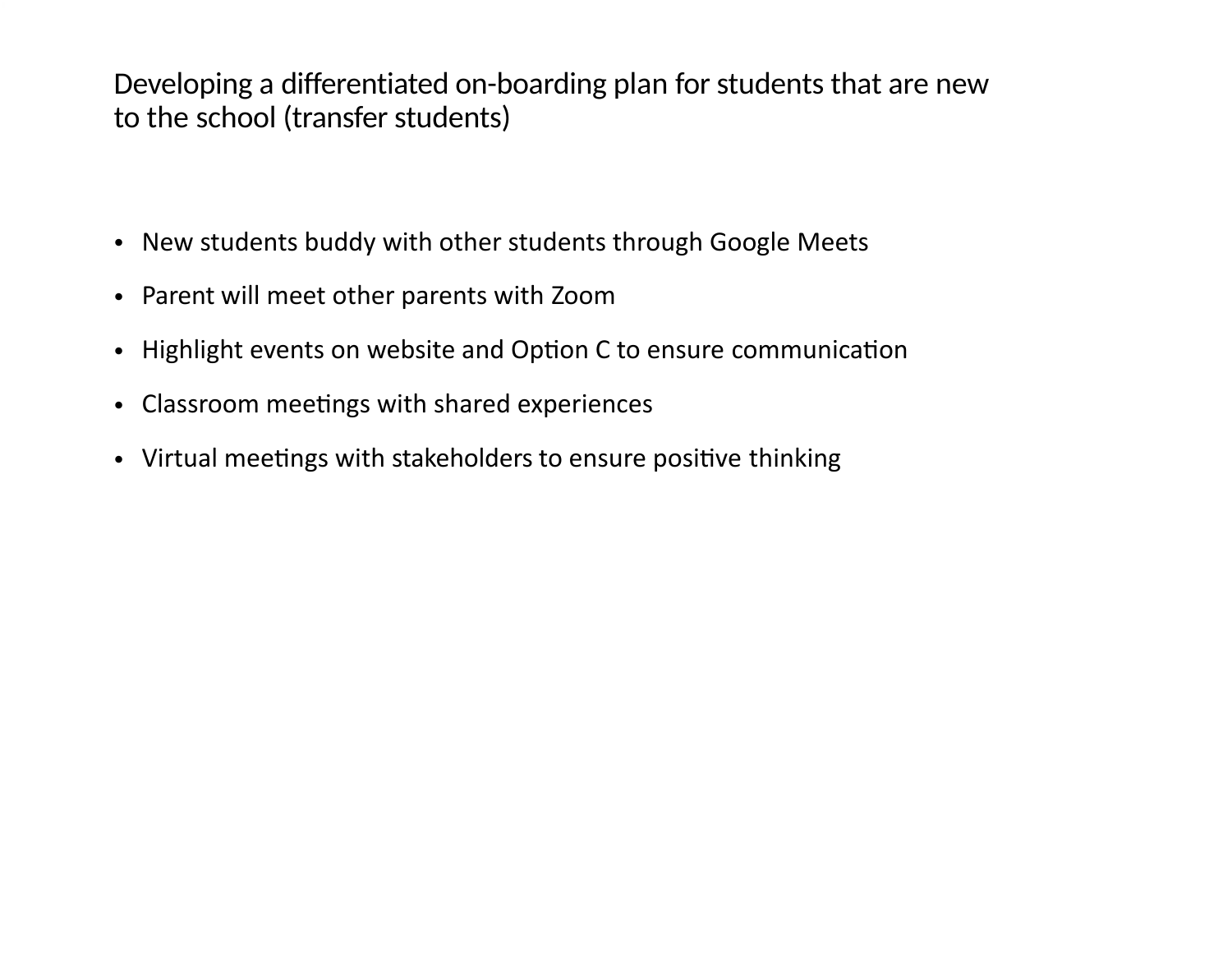Developing authentic ways for parents to connect with the school community in a virtual world

- Communication meeting with Zoom or Google Mets
- Parent Support groups
- Evidence Based Program guiding good choices for Grades 4 to 8 through remote learning
- PDHP can customize remote parent learning for Grades K to3
- Social Well Being:
- $\bullet$  Meditation
- Yoga
- Coffee/ Tea groups
- Spiritual Well Being:
- Faith based discussion groups
- Recitation of decades of the Rosary
- Intentional Rosary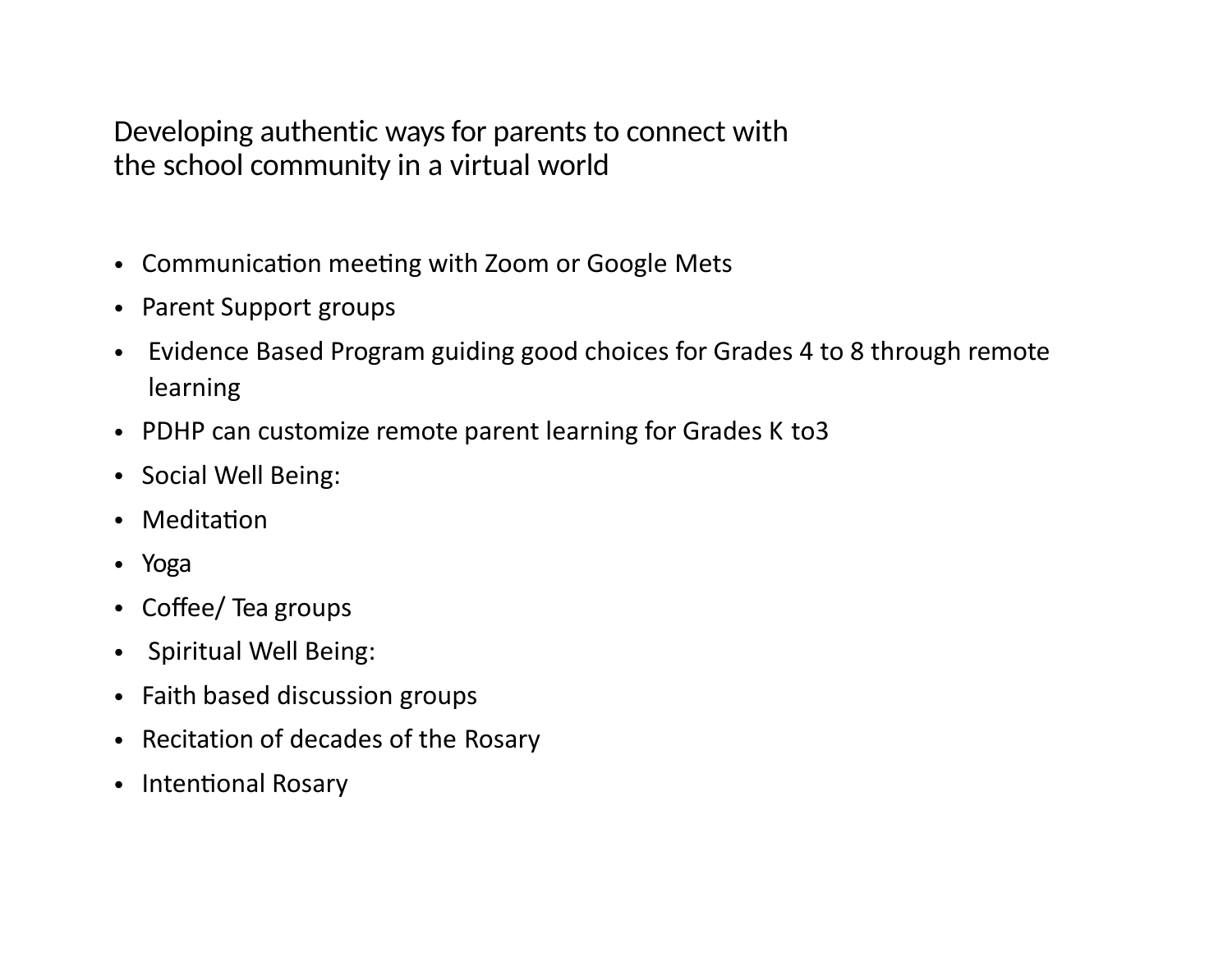Maintaining daily rituals (i.e. daily announcements, morningprayer, etc.)

- Identify new norms for the School
- Morning and afternoon prayers on the PA by students, teachers or principal
- Morning or Afternoon announcements by the student body
- Grade of the Month Club
- Teacher of the Month
- Virtual calendars
- Students of the Month posted in the Lobby and the website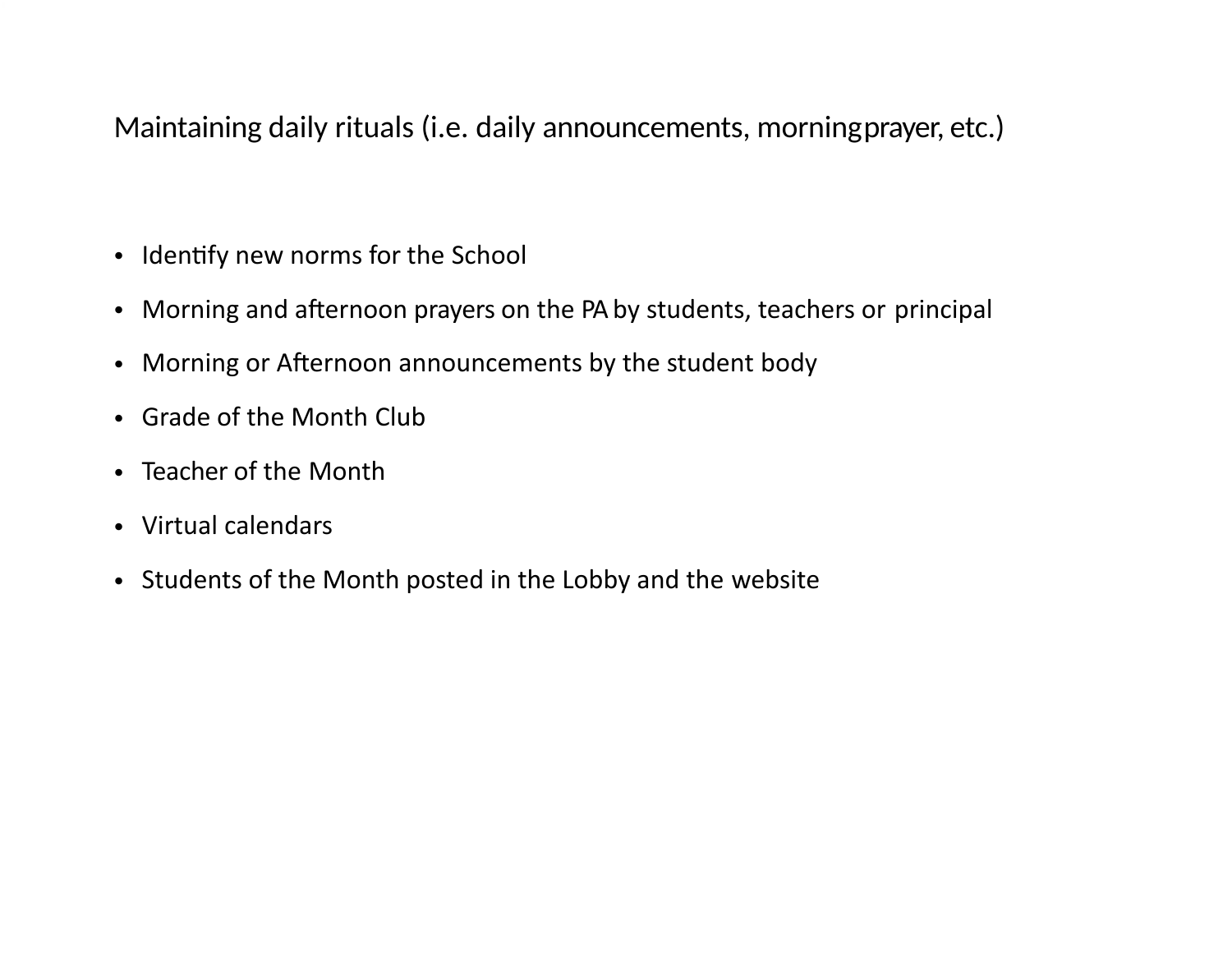### Structuring Social Opportunities for students and families

- Family Fun Nights remotely and face to face with social distancing
- School Yard Masses with social distancing
- Seasonal Celebrations in the Schoolyard with Social Distancing
- Virtual Get-togethers with Zoom or Google meets
- Holiday Celebrations
- Yoga
- Meditation
- Mindfulness Videos
- Weekly Gospel Readings
- Coffee/ Tea Time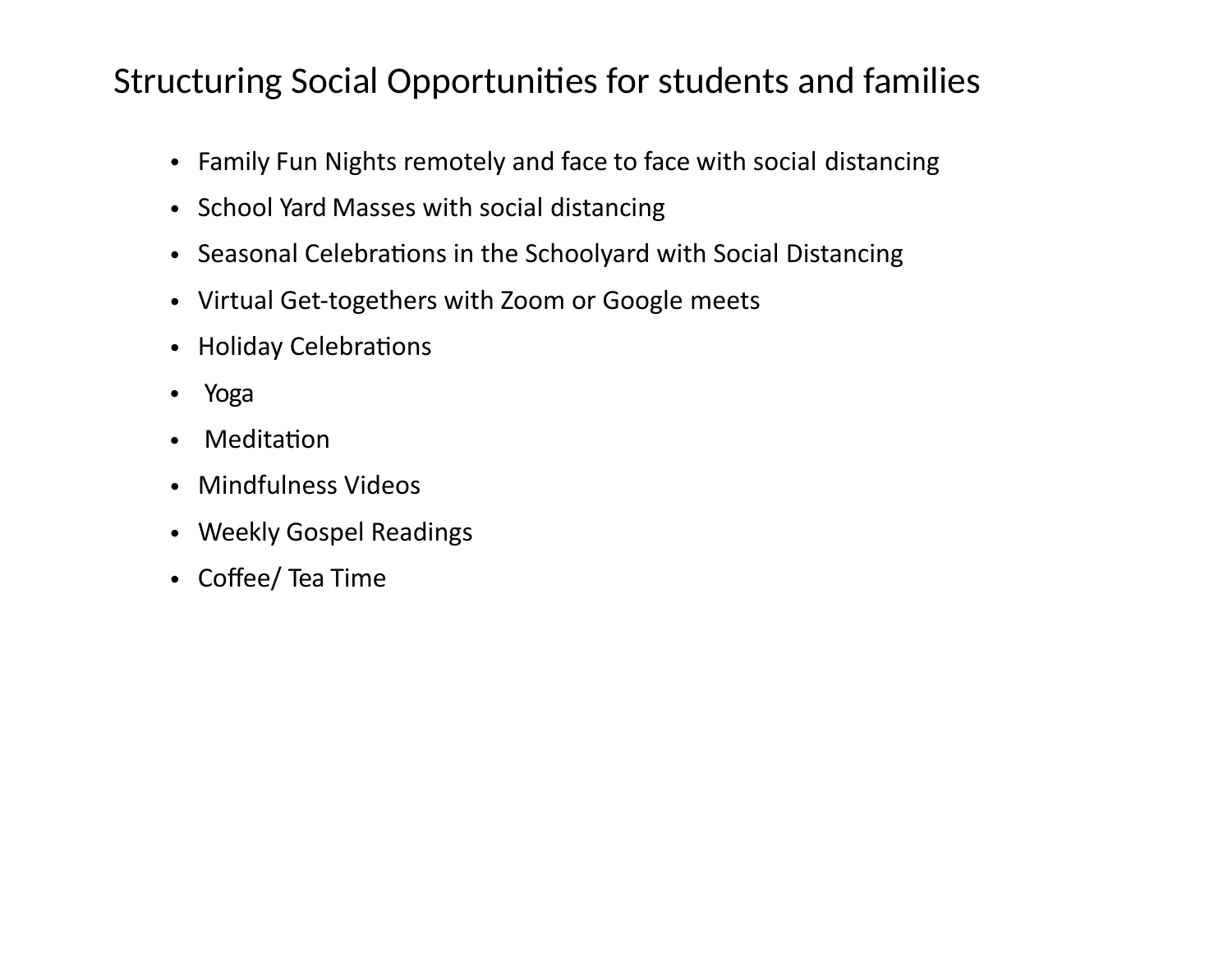Creating ways to mitigate stress responses in students, teachers, andfamilies

- Clear Office Hours for Teachers
- Limit emails
- All communications come from one source used by all teachers
- COVID 19 Leadership Team meets with principal once a week to disseminate information to other teachers about different grade levels and specials.
- Classes have Homeroom Pages used for Communication
- Parent Page to disseminate important information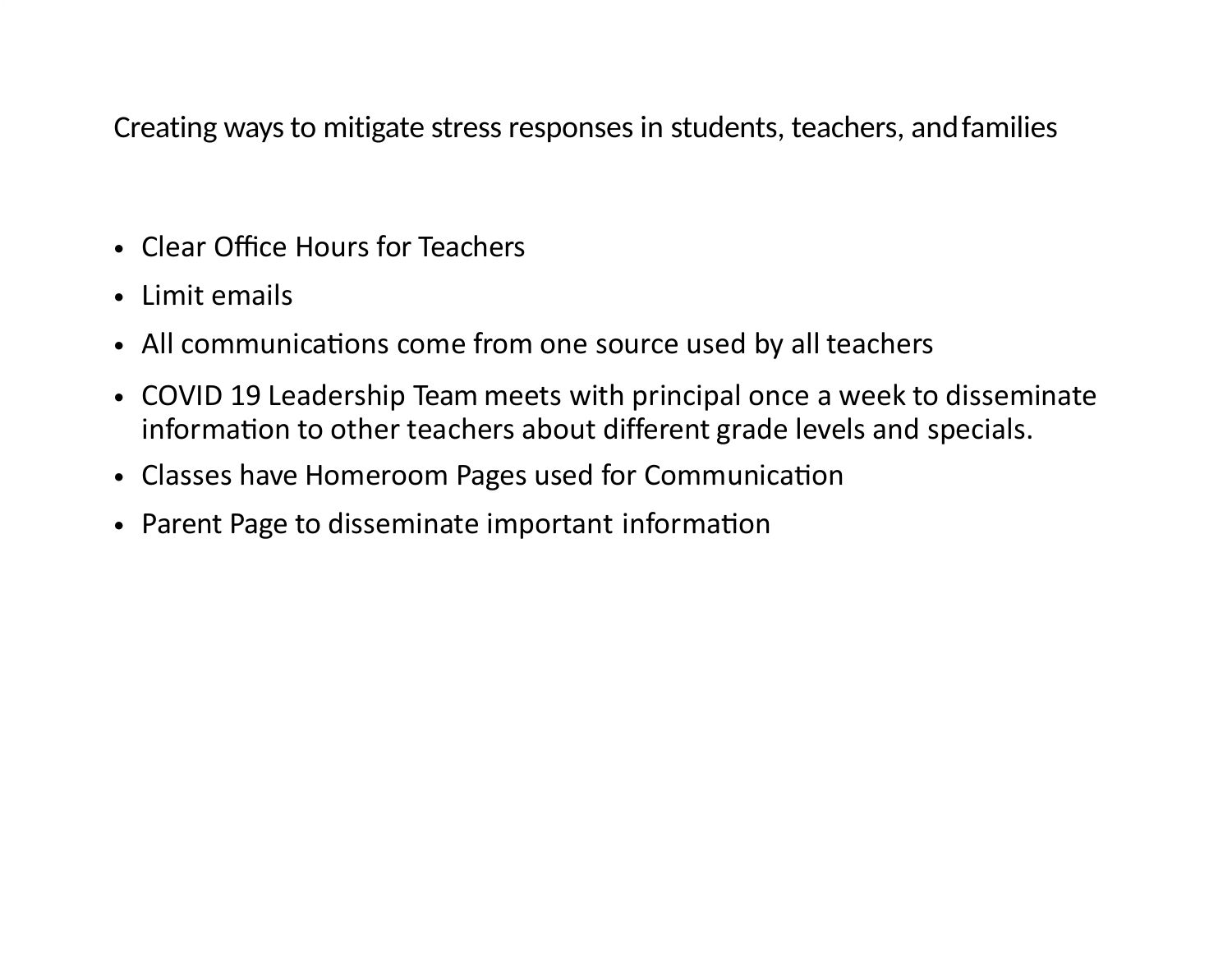Enhancing approaches to support social emotional learning

- Open communication with principal, teachers and Pastor
- Emotional Literacy
- Responsive Classes
- Friendzy Program
- Connect to Faith Based Program
- PDHP Counselors and Guidance Counselor
- Serve according to the needs of the students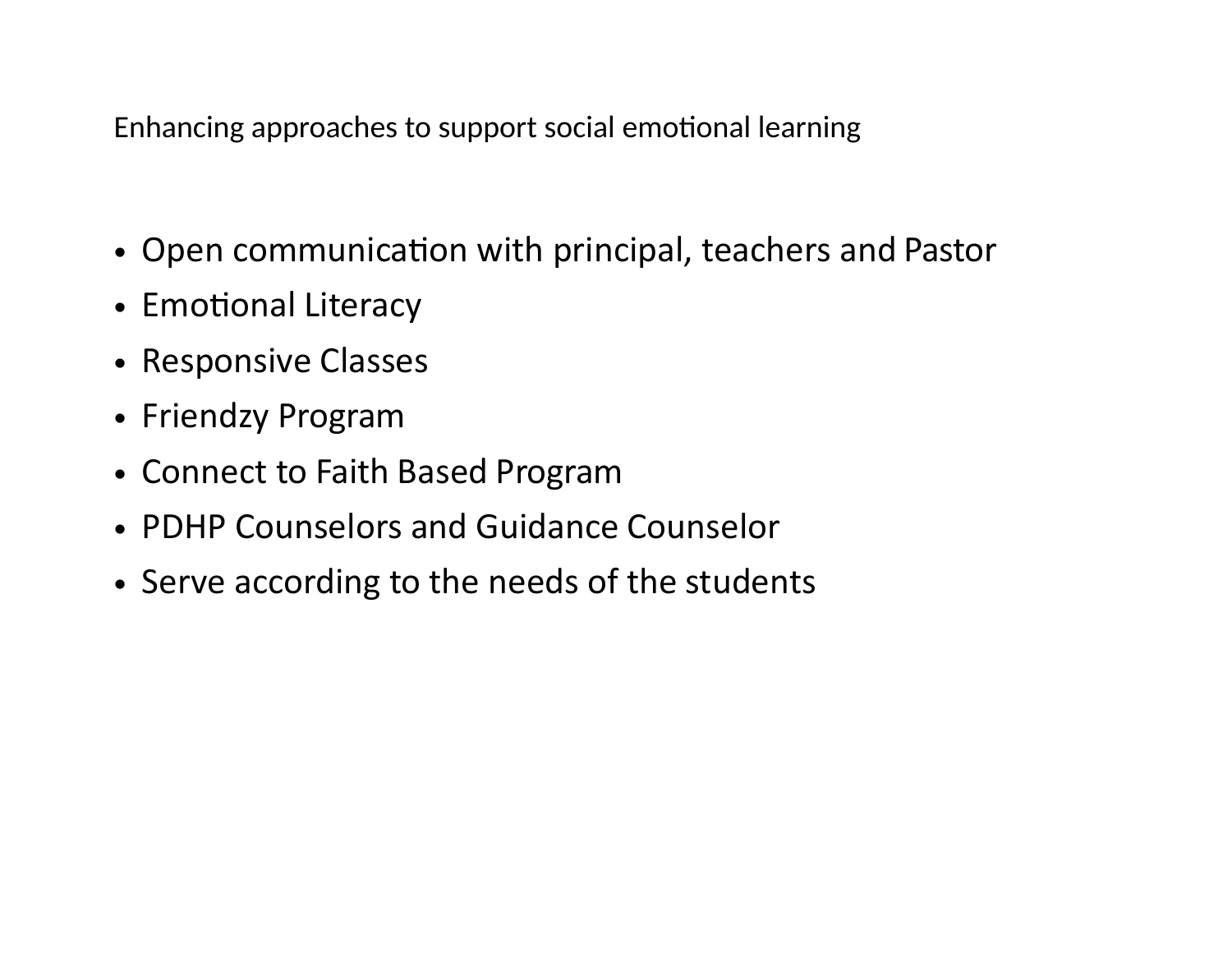Adjusting recruiting and marketing practices to attract new families and maintain contact withthose newly enrolled.

- Virtual Tours
- Zoom meetings with new families
- Call new families bi- monthly
- New family buddy system through phone and Zoom
- Website updated weekly along with Twitter and Facebook
- Robo calls with teacher and principal messages
- Morning meeting with Principal with, teachers, families or students